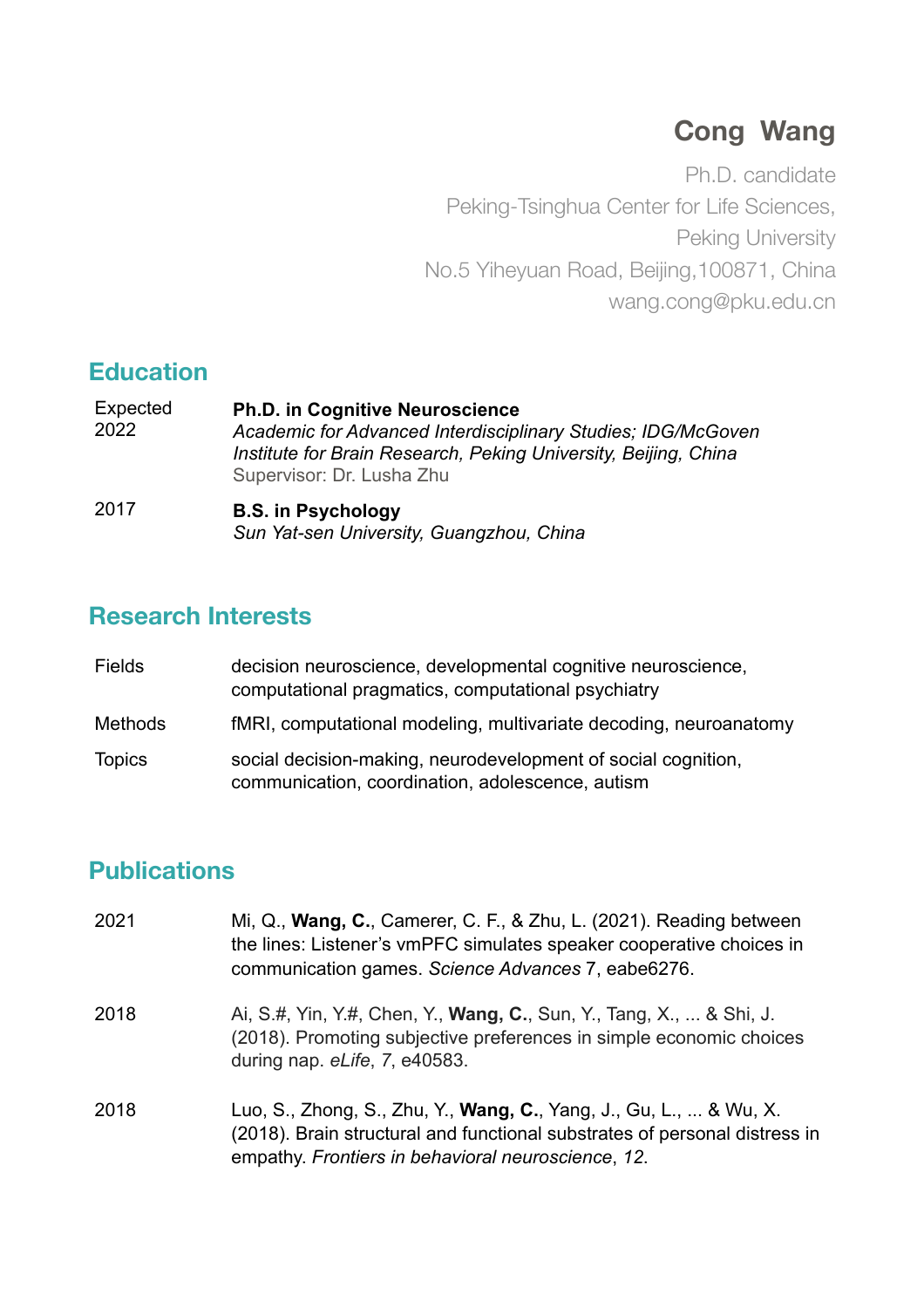2018 Pan, J., Zhan, L., Hu, C., Yang, J., **Wang, C.**, Gu, L., ... & Chen, Q. (2018). Emotion Regulation and Complex Brain Networks: Association Between Expressive Suppression and Efficiency in the Fronto-Parietal Network and Default-Mode Network. *Frontiers in human neuroscience*, *12*, 70.

# **Work In Progress**

| Manuscript in<br>preparation   | Separable neurocognitive changes underlie the development of<br>communicative reasoning in adolescence<br><b>Wang, C., Cong, M., Mi, Q., Yu, G., Su, Y., &amp; Zhu, L.</b>  |
|--------------------------------|-----------------------------------------------------------------------------------------------------------------------------------------------------------------------------|
| Manuscript in<br>preparation   | Frontoparietal network contributes to the development of online<br>mentalization during communication<br><b>Wang, C., Cong, M., Yu, G., Wang, Y., Su, Y., &amp; Zhu, L.</b> |
| Data analysis<br>in progress   | Structural and functional brain changes underlie the maturation of online<br>mentalization<br><b>Wang, C., Jiang, C., Zuo, X., Su, Y., &amp; Zhu, L.</b>                    |
| Data analysis<br>in progress   | Neural representations of information in the speaker brain<br><b>Wang, C., &amp; Zhu, L.</b>                                                                                |
| Data analysis<br>in progress   | Neural alignment facilitates human coordination<br><b>Wang, C., &amp; Zhu, L.</b>                                                                                           |
| Data collection<br>in progress | Investigate the influence of autistic traits on the development of<br>communicative reasoning in adolescence<br><b>Wang, C., Wang, Y., Su, Y., &amp; Zhu, L.</b>            |

### **Conferences**

2021 Separable neurocognitive changes underlie the development of communicative reasoning in adolescence. **Wang, C.**, Cong, M., Mi, Q., Yu, G., Su, Y., & Zhu, L Oral Presentation, the 2021 vSNE Conference.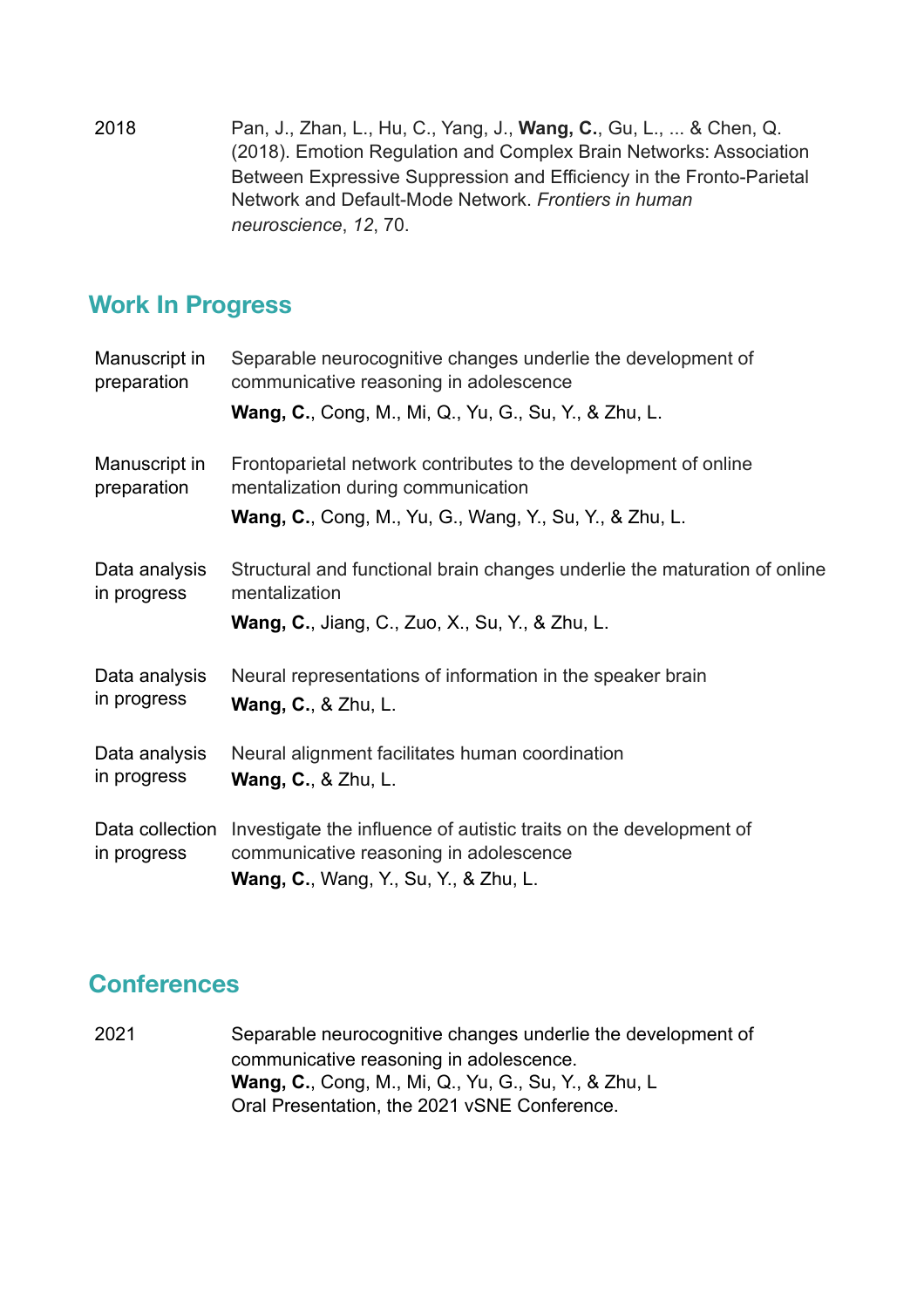| 2021 | Separable neurocognitive changes underlie the development of<br>communicative ability in adolescence.<br>Wang, C., Cong, M., Mi, Q., Yu, G., Su, Y., & Zhu, L.<br>Poster & Flash Talk, Flux 2021 Congress.                                                                       |
|------|----------------------------------------------------------------------------------------------------------------------------------------------------------------------------------------------------------------------------------------------------------------------------------|
| 2021 | The neurocognitive development of online mentalization ability.<br>Wang, C., Cong, M., Su, Y., & Zhu, L.<br>Oral Presentation, 32nd International Congress of Psychology.                                                                                                        |
| 2021 | Neurocognitive development of interpreting communicative intent in<br>youth.<br><b>Wang, C.</b> , Cong, M., Mi, Q., Yu, G., Su, Y., & Zhu, L.<br>Poster, SRCD 2021 Biennial Meeting.                                                                                             |
| 2020 | The neurocognitive development of pragmatic interpretation in youth.<br><b>Wang, C.</b> , Cong, M., Mi, Q., Yu, G., Su, Y., & Zhu, L.<br>Poster, the Cognitive Neuroscience Society Virtual Meeting.                                                                             |
| 2019 | Decomposing the neurocognitive development of social pragmatics.<br><b>Wang, C.</b> , Cong, M., Mi, Q., Yu, G., Su, Y., & Zhu, L.<br>Invited Talk, the 4th International Conference of Human Brain<br>Development, Hangzhou, China.                                              |
| 2018 | Comprehension as Bayesian decision-making: neural computations of<br>inferring what is meant from what is said in language games.<br>Mi, Q., Wang, C., Fu, X., Gao, J., & Zhu, L.<br>Spotlight Poster, the 16th Annual Society for Neuroeconomics Meeting,<br>Philadelphia, USA. |

## **Teaching Experience**

Neuroeconomics, undergraduate course, teaching assistant, Spring 2019.

# **Research Supervision**

#### Undergraduate Research Supervision (2020-now)

Topic: Sequential sampling models explain communicative referential behaviors

Han Wang, Yuanpei College, Peking University.

#### Undergraduate Thesis Supervision (2020-2021)

Topic: Developmental trajectory of communicative signal interpretation: a longitudinal study

Guihua Yu, School of Psychological and Cognitive Sciences, Peking University.